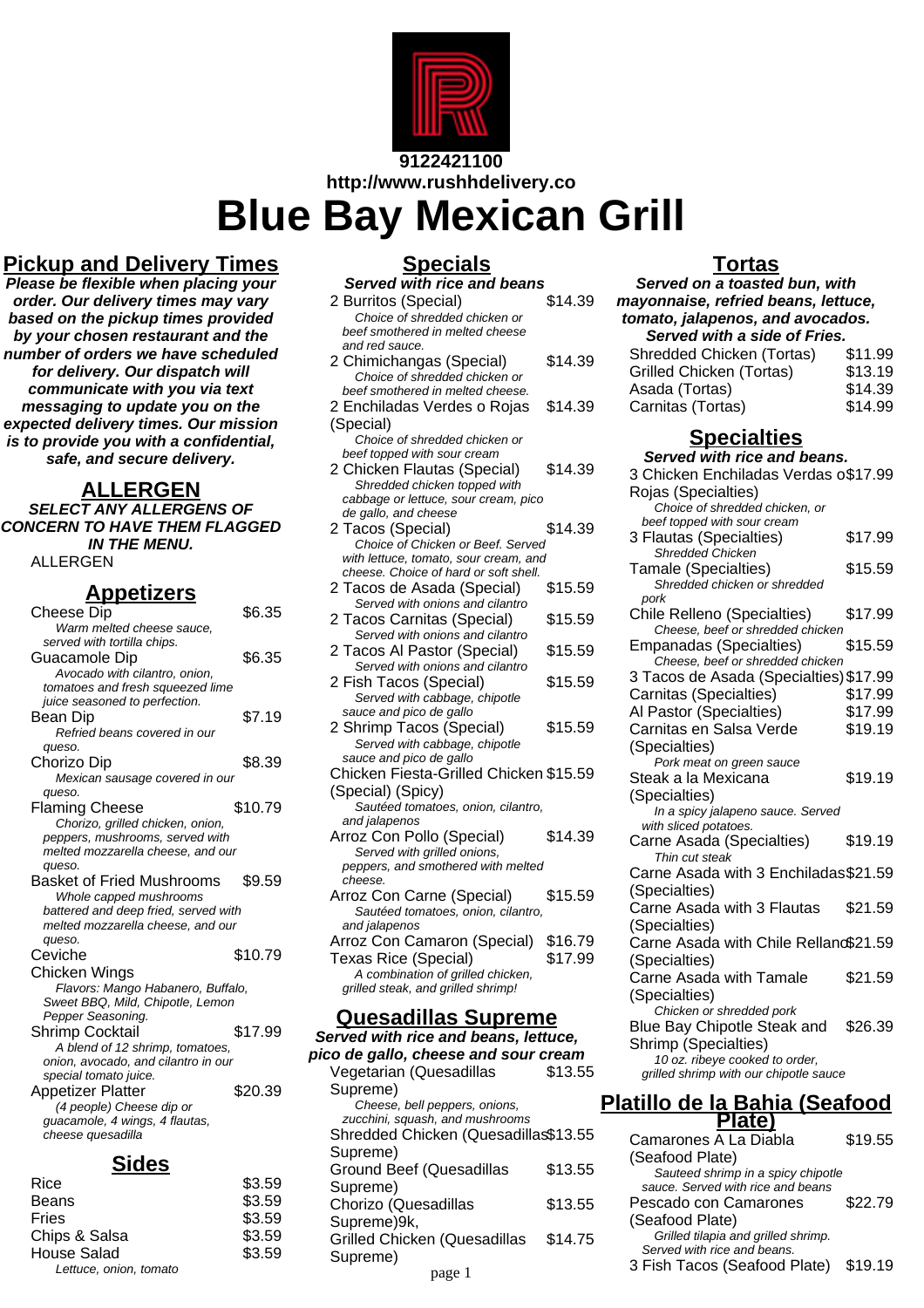## **Burritos**

| Bean (Burrito)             | \$3.11 |
|----------------------------|--------|
| Beef (Burrito)             | \$3.59 |
| Shredded Chicken (Burrito) | \$3.95 |

#### **Enchiladas**

| Beef (Enchilada)    | \$3.59 |
|---------------------|--------|
| Chicken (Enchilada) | \$3.59 |
| Cheese (Enchilada)  | \$3.59 |

#### **Chile Relleno**

| Cheese (Chile Relleno)  | \$5.15 |
|-------------------------|--------|
| Beef (Chile Relleno)    | \$5.99 |
| Chicken (Chile Relleno) | \$6.35 |

### **Tostada**

| Beef (Tostada)    | \$3.59 |
|-------------------|--------|
| Chicken (Tostada) | \$3.95 |
| Pork (Tostada)    | \$4.19 |
| Ceviche Tostada   | \$5.15 |

#### **Quesadilla**

| Cheese (Quesadilla)  | \$5.99 |
|----------------------|--------|
| Beef (Quesadilla)    | \$5.99 |
| Chicken (Quesadilla) | \$5.99 |
| Steak (Quesadilla)   | \$7.79 |

#### **Tamales**

| Pork (Tamale)     | \$5.39 |
|-------------------|--------|
| Chicken (Tamales) | \$5.39 |

## **Flautas**

| Chicken (Flautas) | \$2.99 |
|-------------------|--------|
|-------------------|--------|

#### **Chimichangas**

Ground Beef (Chimichangas) \$3.59 Shredded Chicken (Chimichangas) \$3.95

#### **Empanadas**

| Cheese (Empanadas)      | \$4.79 |
|-------------------------|--------|
| Ground Beef (Empanadas) | \$4.79 |
| Chicken (Empanadas)     | \$4.79 |

## **Tacos**

| Ground Beef (Taco)      | \$3.47 |
|-------------------------|--------|
| Shredded Chicken (Taco) | \$3.47 |
| Asada (Taco)            | \$3.47 |
| Carnitas (Taco)         | \$3.47 |
| Al Pastor (Taco)        | \$3.47 |
| Fish (Taco)             | \$4.67 |
| Shrimp (Taco)           | \$4.79 |
|                         |        |

| <b>Grilled Steak (Quesadillas</b>                                         | \$15.95 |  |
|---------------------------------------------------------------------------|---------|--|
| Supreme)<br><b>Grilled Shrimp (Quesadillas</b>                            | \$17.15 |  |
| Supreme)                                                                  |         |  |
| Texas Style (Quesadillas                                                  | \$20.75 |  |
| Supreme)<br>Grilled chicken, steak, and shrimp                            |         |  |
| with bell peppers, and onions                                             |         |  |
| <b>Nachos Supreme</b>                                                     |         |  |
| The Simple (Nachos Supreme) \$10.79                                       |         |  |
| Ground beef, refried beans and                                            |         |  |
| melted cheese                                                             |         |  |
| Fiesta Nachos (Nachos                                                     | \$15.59 |  |
| Supreme)                                                                  |         |  |
| Shredded chicken, ground beef,<br>chorizo, beans, lettuce, pico de gallo, |         |  |
| melted cheese, sour cream, and                                            |         |  |
| jalapenos                                                                 |         |  |
| <b>Blue Bay Fries (Nachos</b>                                             | \$15.59 |  |
| Supreme)                                                                  |         |  |
| Shredded chicken or ground beef,                                          |         |  |
| beans, lettuce, pico de gallo, melted                                     |         |  |
| cheese, sour cream, and jalapenos<br>on French fries                      |         |  |
| Nacho Fajitas (Nachos                                                     | \$16.79 |  |
| Supreme)                                                                  |         |  |
| Combo grilled chicken, grilled                                            |         |  |
| steak, refried beans, lettuce, pico de                                    |         |  |
| gallo, sauteed bell peppers, onion,                                       |         |  |
| melted cheese, sour cream, and                                            |         |  |
| jalapenos<br>Texas Fajitas Nachos (Nachos \$19.19                         |         |  |
|                                                                           |         |  |
| Supreme)<br>Grilled chicken, grilled steak, grilled                       |         |  |
| shrimp, refried beans, lettuce,                                           |         |  |
| sauteed bell peppers, onion, sour                                         |         |  |
| cream, melted cheese, pico de gallo,                                      |         |  |
| and jalapenos                                                             |         |  |

#### **Burritos Supreme**

Moctezuma (Burritos Supreme)\$15.95 Large 12" tortilla with grilled steak or grilled chicken or ground beef. Fully loaded inside with rice, beans, lettuce, pico de gallo, sour cream, and guacamole. Topped with melted cheese. Cuauhtermoc (Burritos \$17.99

Supreme) Large 12" tortilla with grilled steak, grilled chicken, and chorizo. Fully loaded with rice, beans, lettuce, pico de gallo, sour cream, and guacamole. Topped with melted cheese and chipotle sauce.

| Tacos served with rice, beans,<br>cabbage and chipotle sauce<br>3 Shrimp Tacos (Seafood | \$19.19 |
|-----------------------------------------------------------------------------------------|---------|
| Plate)                                                                                  |         |
| Tacos served with rice, beans,<br>cabbage and chipotle sauce                            |         |

## **Chimichanga Supreme**

| Large 12" flour tortilla, rolled and fried.<br><b>Topped with melted cheese. Served</b> |  |  |
|-----------------------------------------------------------------------------------------|--|--|
| with rice, beans and lettuce salad                                                      |  |  |
| \$17.99                                                                                 |  |  |
|                                                                                         |  |  |
| \$17.99                                                                                 |  |  |
|                                                                                         |  |  |
| Grilled Chicken (Chimichanga \$18.59                                                    |  |  |
|                                                                                         |  |  |
| \$18.59                                                                                 |  |  |
|                                                                                         |  |  |
| \$20.15                                                                                 |  |  |
|                                                                                         |  |  |
|                                                                                         |  |  |

## **Fajitas**

**Served with rice, beans, lettuce, salad and tortillas**

| נווט נטו נוווט                   |         |
|----------------------------------|---------|
| Chicken (Fajitas)                | \$16.79 |
| Chicken (Fajitas for 2)          | \$27.59 |
| Steak (Fajitas)                  | \$17.99 |
| Steak (Fajitas for 2)            | \$28.79 |
| Shrimp (Fajitas)                 | \$19.19 |
| Shrimp (Fajitas for 2)           | \$32.39 |
| <b>Texas Fajita Style</b>        | \$20.39 |
| With sauteed green peppers,      |         |
| onions, and tomatoes             |         |
| Texas Fajita Style (For 2)       | \$34.79 |
| With sauteed green peppers,      |         |
| onions, and tomatoes             |         |
| Blue Bay Fajitas (Single)        | \$22.79 |
| Grilled chicken, steak, shrimp,  |         |
| homemade pulled pork, chorizo,   |         |
| sauteed bell peppers, onions and |         |
| tomatoes                         |         |
| Blue Bay Fajitas (For 2)         | \$37.19 |
| Grilled chicken, steak, shrimp,  |         |
| homemade pulled pork, chorizo,   |         |
| sauteed bell peppers, onions and |         |
| tomatoes                         |         |
|                                  |         |

## **Salads**

Blue Bay Salad Lettuce, tomatoes, onion, bell peppers, mushrooms, and cucumbers Taco Salad Beans, rice, lettuce, cheese, sour cream and guacamole. Fajita Style Taco Salad Beans, rice, lettuce, cheese, sour cream, guacamole, sauteed onion,

bell peppers, and pico de gallo

#### **Kids Menu Under 12**

Cheese Quesadilla (Kids Menu) \$5.99 Cheeseburger (Kids Menu) \$5.99 Chicken Fingers (Kids Menu) \$5.99 Cheese Enchiladas (Kids Menu) \$5.99

**Drinks**

Soft Drinks/Tea

#### **WARNING:**

**Consuming raw or undercooked meats, poultry, seafood, shellfish, or eggs may increase the risk of foodborne illness,** page 2 **especially if you have certain medical**